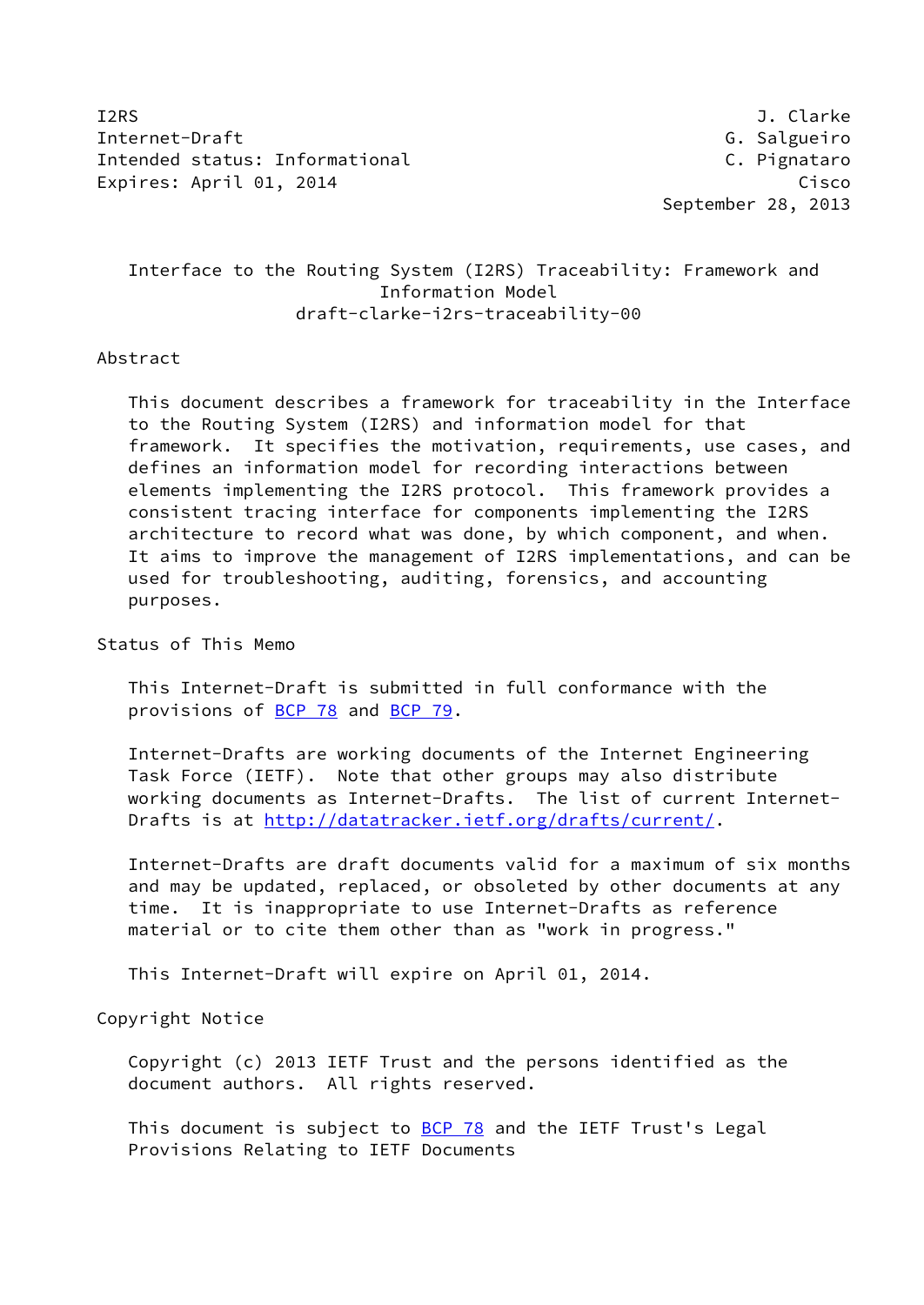<span id="page-1-1"></span>Internet-Draft T2RS Traceability September 2013

 [\(http://trustee.ietf.org/license-info](http://trustee.ietf.org/license-info)) in effect on the date of publication of this document. Please review these documents carefully, as they describe your rights and restrictions with respect to this document. Code Components extracted from this document must include Simplified BSD License text as described in Section 4.e of the Trust Legal Provisions and are provided without warranty as described in the Simplified BSD License.

Table of Contents

| 1.                                                      |  | $\overline{2}$  |
|---------------------------------------------------------|--|-----------------|
| Terminology and Conventions<br>2.                       |  | $\overline{3}$  |
| 3.                                                      |  | $\overline{3}$  |
| $\overline{4}$ .                                        |  | $\overline{4}$  |
| I2RS Traceability Framework<br>4.1.                     |  | $\overline{4}$  |
| 4.2. I2RS Trace Log Mandatory Fields                    |  | $\overline{5}$  |
| $4.3.$ I2RS Trace Log Extensibility and Optional Fields |  | 6               |
| 4.4. I2RS Trace Log Syntax                              |  | $\underline{6}$ |
|                                                         |  | $\mathbf{Z}$    |
|                                                         |  | $\underline{8}$ |
|                                                         |  | $\underline{8}$ |
| 6.2. Trace Log Temporary Storage                        |  | $\underline{8}$ |
|                                                         |  | 9               |
|                                                         |  | $\overline{a}$  |
| $6.4.1$ . Retrieval Via Syslog                          |  | $\overline{a}$  |
| $6.4.2$ . Retrieval Via I2RS Information Collection     |  | 9               |
| $6.4.3$ . Retrieval Via I2RS Pub-Sub                    |  | 10              |
| 7.                                                      |  | 10              |
| 8.                                                      |  | <b>10</b>       |
| 9.                                                      |  | 10              |
| 9.1. Normative References                               |  | 10              |
| 9.2. Informative References 11                          |  |                 |
| Authors' Addresses                                      |  |                 |

# <span id="page-1-0"></span>[1](#page-1-0). Introduction

 The architecture for the Interface to the Routing System ([\[I-D.ietf-i2rs-architecture\]](#page-11-4)) specifies that I2RS Clients wishing to retrieve or change routing state on a routing element MUST authenticate to an I2RS Agent. The I2RS Client will have a unique identity it provides for authentication, and should provide another, opaque identifier for applications (or actors) communicating through it. The programming of routing state will produce in a return code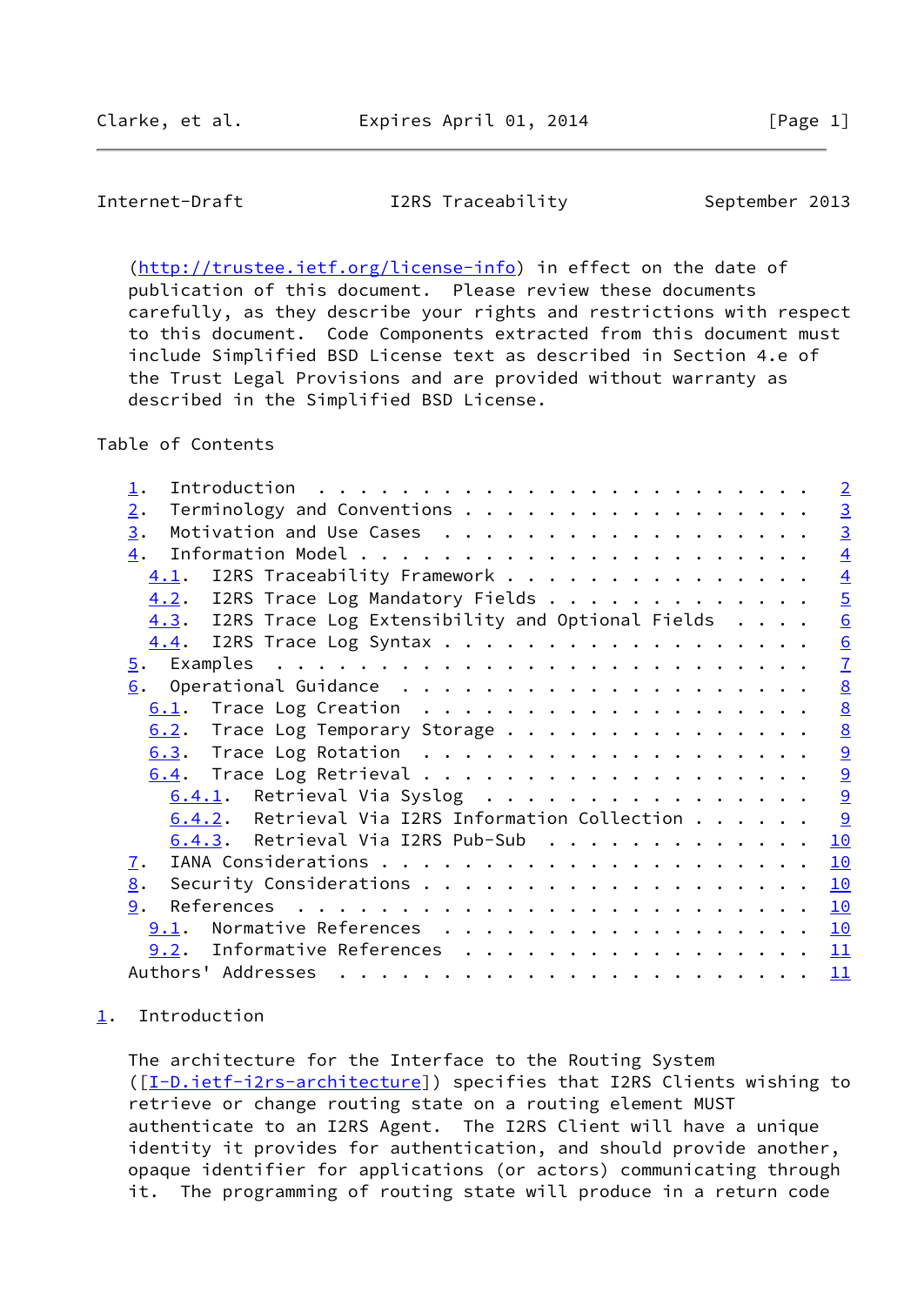containing the results of the specified operation and associated reason(s) for the result. All of this is critical information to be used for understanding the history of I2RS interactions.

Clarke, et al. **Expires April 01, 2014** [Page 2]

<span id="page-2-1"></span>

Internet-Draft T2RS Traceability September 2013

 This document specifies requirements, use cases, and describes the information model for traceability attributes that must be collected and logged by I2RS Agents in order to effectively record I2RS interactions. In this context, effective troubleshooting means being able to identify what operation was performed by a specific I2RS Client, what was the result of the operation, and when that operation was performed.

 Discussions about the retention of the data logged as part of I2RS traceability, while important, are outside of the scope of this document.

<span id="page-2-0"></span>[2](#page-2-0). Terminology and Conventions

 The key words "MUST", "MUST NOT", "REQUIRED", "SHALL", "SHALL NOT", "SHOULD", "SHOULD NOT", "RECOMMENDED", "MAY", and "OPTIONAL" in this document are to be interpreted as described in [\[RFC2119](https://datatracker.ietf.org/doc/pdf/rfc2119)].

The architecture specification for I2RS [\[I-D.ietf-i2rs-architecture\]](#page-11-4) defines additional terms used in this document that are specific to the I2RS domain, such as "I2RS Agent", "I2RS Client", etc. The reader is expected to be familiar with the terminology and concepts defined in [[I-D.ietf-i2rs-architecture\]](#page-11-4).

 The IP addresses used in the example in this document correspond to the documentation address blocks 192.0.2.0/24 (TEST-NET-1), 198.51.100.0/24 (TEST-NET-2) and 203.0.113.0/24 (TEST-NET-3) as described in [\[RFC5737](https://datatracker.ietf.org/doc/pdf/rfc5737)].

<span id="page-2-2"></span>[3](#page-2-2). Motivation and Use Cases

 As networks grow, so too does the scale and complexity of routing systems. I2RS offers a standard, programmatic interface allowing improved automation and more granular control over an increasingly dynamic routing and signaling state. This ability to automate even complex policy-based controls highlights the need for an equally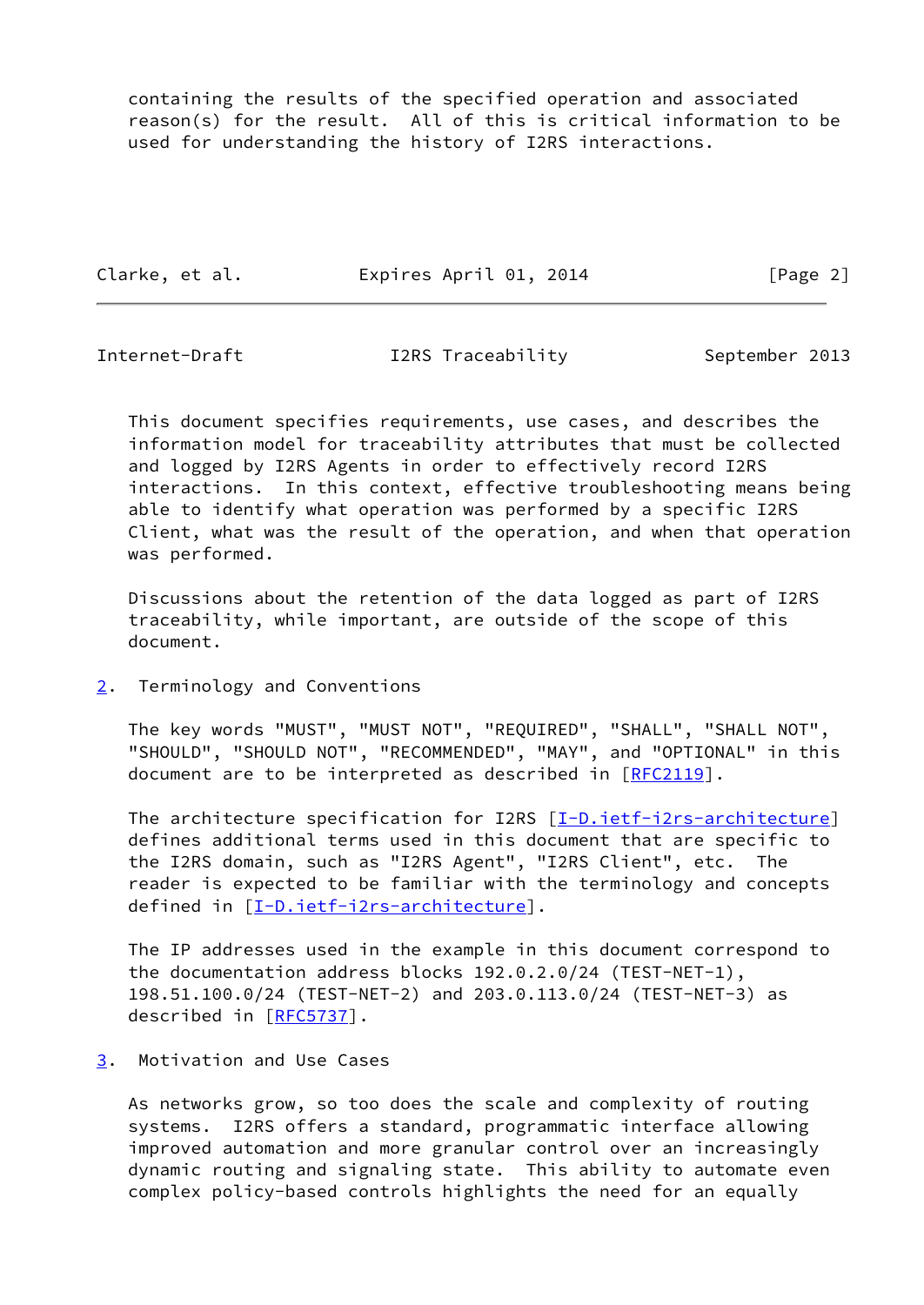scalable traceability function to provide event-level granularity of the routing system compliant with the requirements of I2RS (Section 5 of [[I-D.ietf-i2rs-problem-statement\]](#page-11-5)).

 An obvious motivation for I2RS traceability is the need to troubleshoot and identify root-causes of problems in these increasingly complex routing systems. For example, since I2RS is a high-throughput multi-channel, full duplex and highly responsive interface, I2RS Clients may be performing a large number of operations on I2RS Agents concurrently or at nearly the same time and quite possibly in very rapid succession. As these many changes are made, the network reacts accordingly. These changes might lead to a

| Clarke, et al. | Expires April 01, 2014 | [Page 3] |
|----------------|------------------------|----------|
|----------------|------------------------|----------|

<span id="page-3-0"></span>Internet-Draft I2RS Traceability September 2013

 race condition, performance issues, data loss, or disruption of services. In order to isolate the root cause of these issues it is critical that a network operator or administrator has visibility into what changes were made via I2RS at a specific time.

 Some network environments have strong auditing requirements for configuration and runtime changes. Other environments have internal policies to save logging information for operational considerations. These requirements therefore demand that I2RS provides an account of changes made to network element routing systems.

 As I2RS becomes increasingly pervasive in routing environments, a traceability model offers significant advantages and facilitates the following use cases:

- o Automated event correlation, trend analysis, and anomaly detection.
- o Trace log storage for offline (manual or tools) analysis.
- o Improved accounting of routing system transactions.
- o Standardized structured data format for writing common tools.
- o Common reference for automated testing and incident reporting.
- o Real-time monitoring and troubleshooting.
- o Enhanced network audit, management and forensic analysis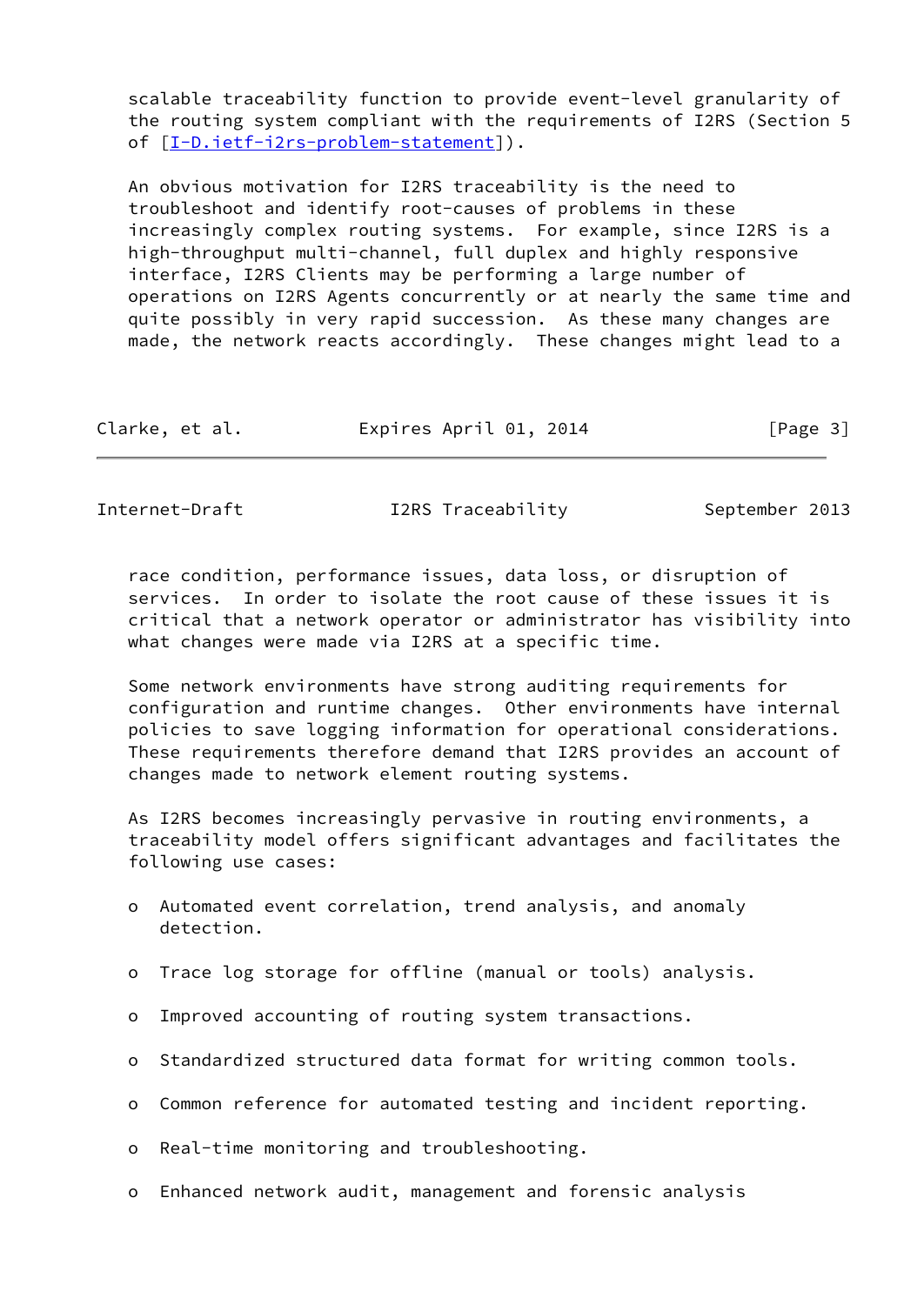capabilities.

<span id="page-4-0"></span>[4](#page-4-0). Information Model

<span id="page-4-1"></span>[4.1](#page-4-1). I2RS Traceability Framework

 This section describes a framework for I2RS traceability based on the I2RS Architecture. Some notable elements on the architecture are highlighted herein.

 The interaction between the optional northbound actor, I2RS Client, I2RS Agent, the Routing System and the data captured in the I2RS trace log is shown in Figure 1.

<span id="page-4-2"></span>

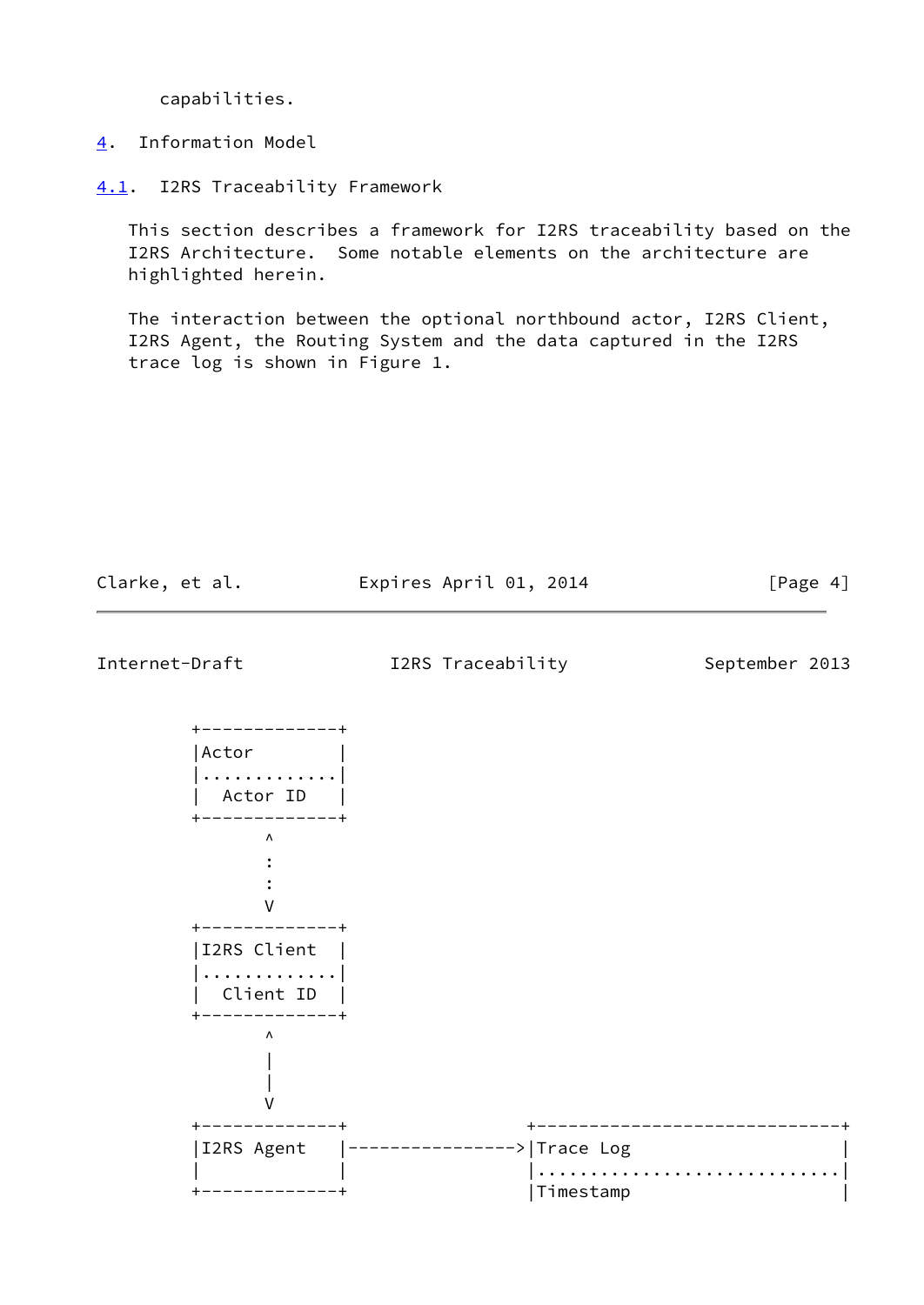| Λ<br>Λ                    | Client ID<br>Actor ID |
|---------------------------|-----------------------|
| Operation +   Result Code | Client Address        |
| Op Data                   | Operation             |
|                           | Operation Data        |
|                           | Result Code           |
| Routing<br>System         |                       |

Figure 1: I2RS Interaction Trace Log Capture

<span id="page-5-0"></span>[4.2](#page-5-0). I2RS Trace Log Mandatory Fields

 In order to ensure that each I2RS interaction can be properly traced back to the Client that made the request at a specific point in time, the following information MUST be collected and stored by the Agent.

The list below describes the fields captured in the I2RS trace log.

Timestamp: The specific time, adhering to [\[RFC3339](https://datatracker.ietf.org/doc/pdf/rfc3339)] format, at which the I2RS transaction occurred. Given that many I2RS transactions can occur in rapid succession, the use of fractional seconds MUST be used to provide adequate granularity.

| Clarke, et al. | Expires April 01, 2014 | [Page 5] |
|----------------|------------------------|----------|
|                |                        |          |

<span id="page-5-1"></span>

| Internet-Draft | I2RS Traceability | September 2013 |  |
|----------------|-------------------|----------------|--|
|                |                   |                |  |

- Client Identifier: The I2RS Client identifier used to authenticate the Client to the I2RS Agent.
- Actor Identifier: This is an opaque identifier that may be known to the Client from a northbound controlling application. This is used to trace the northbound actor driving the actions of the Client. The Client may not provide this identifier to the Agent if there is no external actor driving the Client. However, this field MUST be logged. If the Client does not provide an actor ID, then the Agent MUST log an empty field.
- Client Address: This is the network address of the client that connected to the Agent. For example, this may be an IPv4 or IPv6 address. [Note: will I2RS support interactions that have no network address? If so this field will need to be updated.]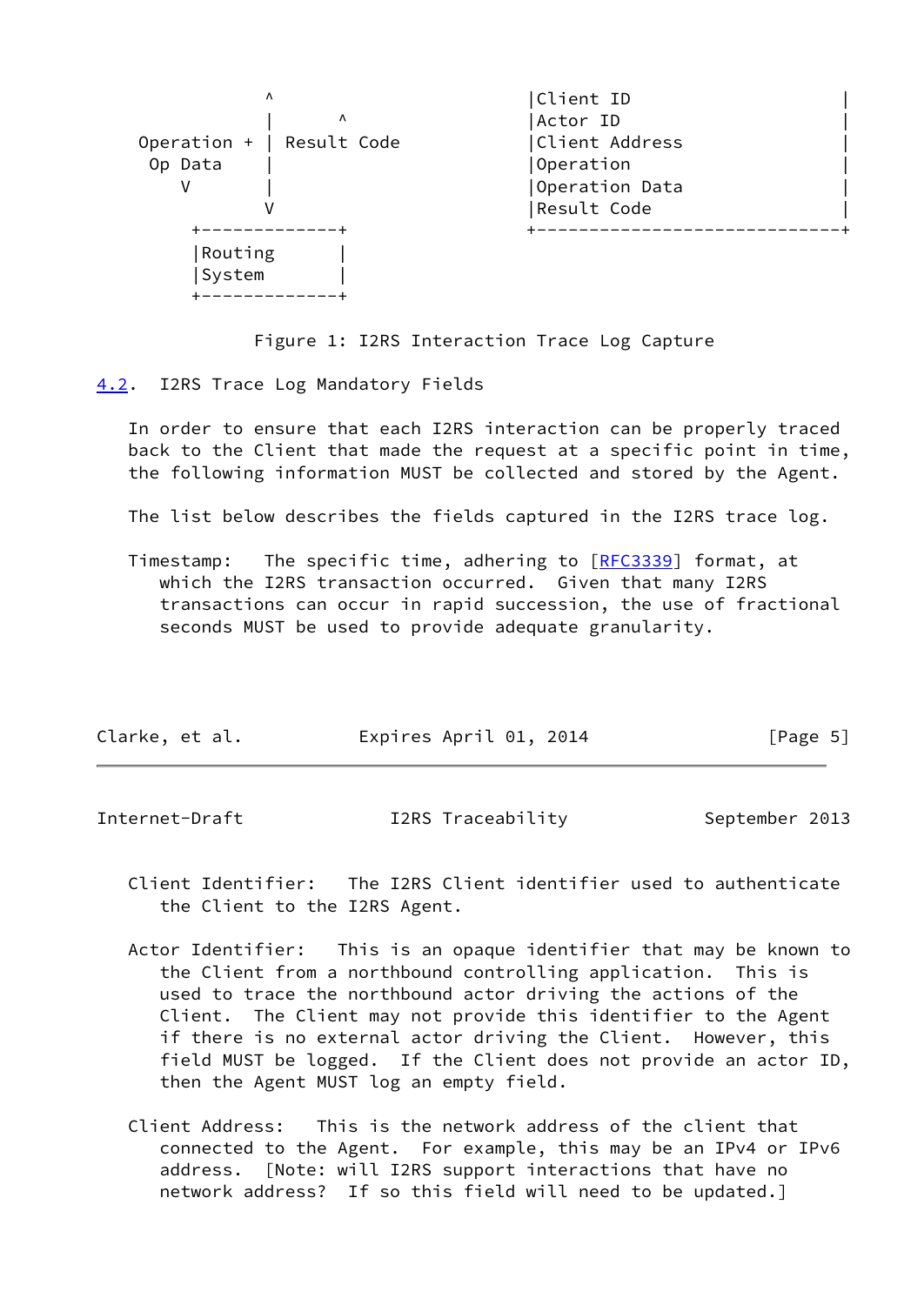- Operation: This is the I2RS operation performed. For example, this may be an add route operation if a route is being inserted into a routing table.
- Operation Data: This field comprises the data passed to the Agent to complete the desired operation. For example, if the operation is a route add operation, the Operation Data would include the route prefix, prefix length, and next hop information to be inserted as well as the specific routing table to which the route will be added. The operation data can also include interface information. Some operations MAY not provide operation data, and in those cases this field MUST be logged as a NULL string.
- Result Code: This field holds the result of the operation. In the case of RIB operations, this MUST be the return code as specified in Section 4 of [[I-D.nitinb-i2rs-rib-info-model](#page-12-0)]. The operation may not complete with a result code in the case of a timeout. If the operation fails to complete, it MUST still log the attempted operation with an appropriate result code (e.g., a result code indicating a timeout).

<span id="page-6-0"></span>[4.3](#page-6-0). I2RS Trace Log Extensibility and Optional Fields

 [NOTE: This section is TBD based on further development of I2RS WG milestones.]

<span id="page-6-1"></span>[4.4](#page-6-1). I2RS Trace Log Syntax

 The following describes the trace log information model using Augmented Backus-Naur Form (ABNF) syntax [\[RFC5234](https://datatracker.ietf.org/doc/pdf/rfc5234)]:

<span id="page-6-2"></span>

| Clarke, et al. | Expires April 01, 2014                                                                            | [Page 6]       |
|----------------|---------------------------------------------------------------------------------------------------|----------------|
| Internet-Draft | I2RS Traceability                                                                                 | September 2013 |
|                | i2rs-trace-log = timestamp client-id actor-id client-addr operation<br>operation-data result-code |                |
| client-id      | $=$ uuid                                                                                          |                |
| actor-id       | $=$ byte-string                                                                                   |                |
| byte-string    | $= *$ ( %x01-09 / %x0B-0C / %x0E-FF )                                                             |                |
|                | ; any byte except NUL, CR or LF                                                                   |                |
| client-addr    | = IP-literal / IPv4address                                                                        |                |
| operation      | = ALPHA *( ALPHA / "_" / "-" / "(" / ")" )                                                        |                |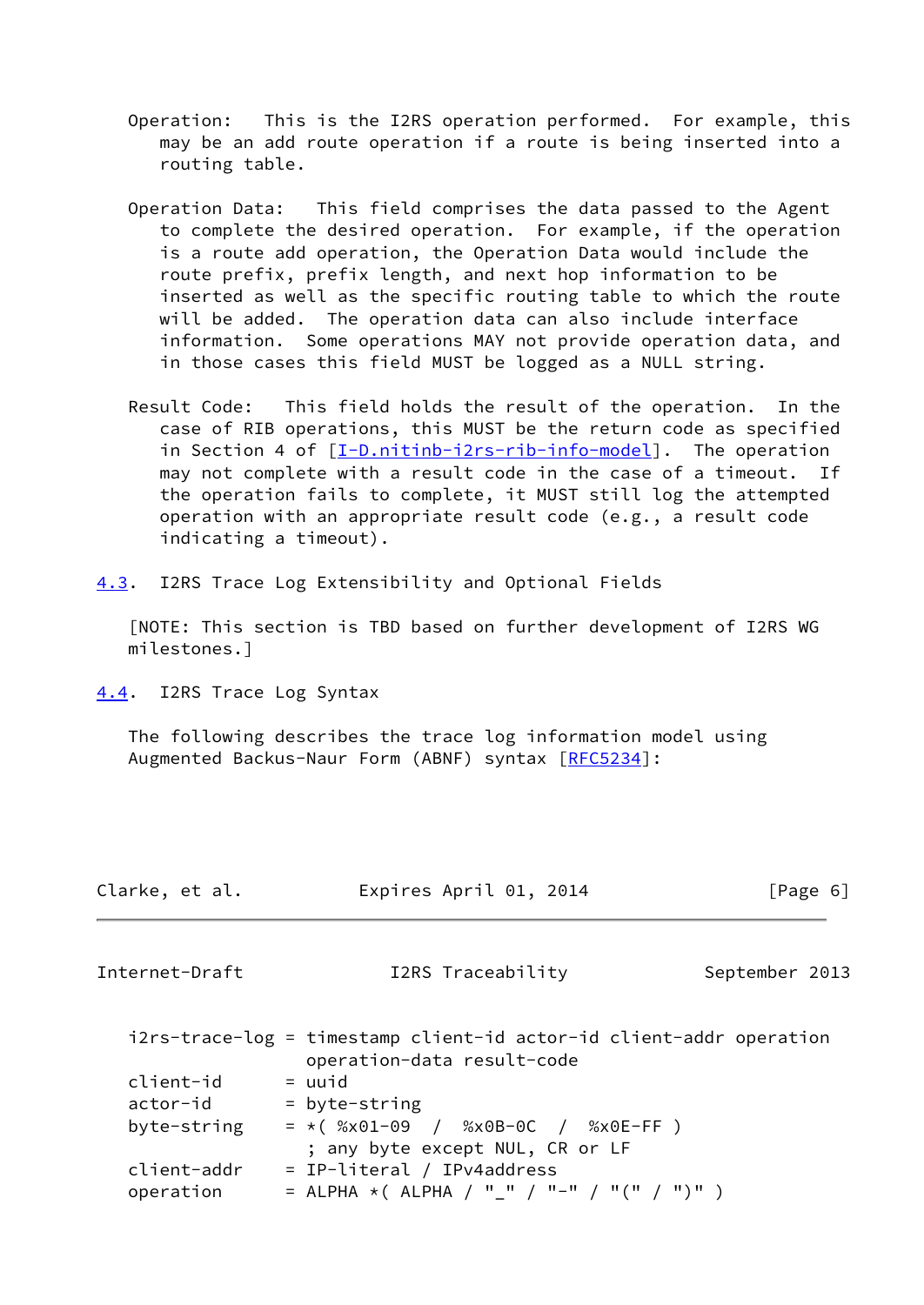operation-data =  $*VCHAR$ result-code =  $1*($  ALPHA / DIGIT / "-" / "\_" / "(" / ")" )

The ABNF syntax rules <IP-literal>, <IPv4address>, and <sub-delims> are specified in [\[RFC3986](https://datatracker.ietf.org/doc/pdf/rfc3986)]. The core rules <DIGIT>, <ALPHA> and <VCHAR> are used as described in Appendix [B of \[RFC5234\]](https://datatracker.ietf.org/doc/pdf/rfc5234#appendix-B).

Here,  $\langle$ uuid> is specified in  $[REG4122]$ . The idea of using a UUID for the Client identifier ensures the ID is unique not just in the scope of the current I2RS Agent, but across Agents as well. This ensures that two clients that are unaware of each other will not allocate the same Client ID. That does not preclude two Clients acting as one for purposes of high availability from sharing the same UUID as generated by one one of the Clients. [Note: the format of the Client ID has not yet been decided by the I2RS WG. This is subject to change.]

 The <timestamp> field is defined in [\[RFC3339](https://datatracker.ietf.org/doc/pdf/rfc3339)]. As stated in [Section 4.2](#page-5-0) the fractional second format MUST be used to provide proper granularity.

The values for <operation>, <operation-data> and <result-code> are suggestions as the protocol has not been defined yet. By making these human-readable (as opposed to opcodes) the log becomes more easily consumable by operators and administrators trying to troubleshoot issues relating to I2RS. Even in cases where the operations or codes might appear as opcodes on the wire, their textual translations MUST be included in the log. The opcodes themselves MAY appear in parentheses after the textual representation.

<span id="page-7-0"></span>[5](#page-7-0). Examples

 Here is a proposed sample of what the fields might look like in an I2RS trace log. This is only an early proposal. These values are subject to change.

Clarke, et al. Expires April 01, 2014 [Page 7]

<span id="page-7-1"></span>Internet-Draft T2RS Traceability September 2013

Timestamp: 2013-09-03T12:00:01.21+00:00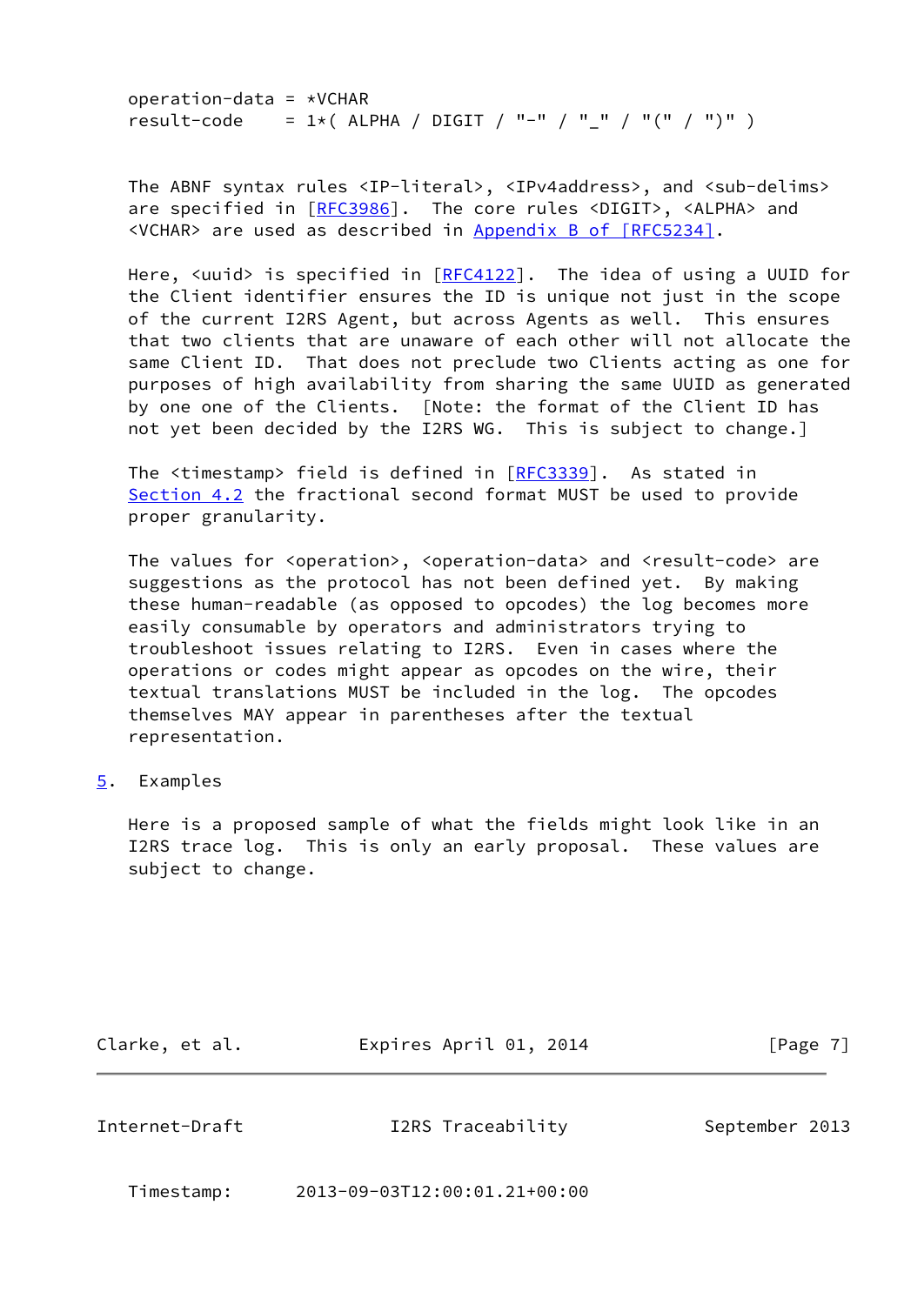| Client ID:                | 5CEF1870-0326-11E2-A21F-0800200C9A66                      |
|---------------------------|-----------------------------------------------------------|
| Actor ID:                 | com.example.RoutingApp                                    |
| Client Address: 192.0.2.2 |                                                           |
| Operation: ROUTE ADD      |                                                           |
|                           | Operation Data: PREFIX 203.0.113.0 PREFIX-LEN 24 NEXT-HOP |
|                           | 198.51.100.1                                              |
| Result Code: SUCCESS(0)   |                                                           |

#### <span id="page-8-0"></span>[6](#page-8-0). Operational Guidance

 Specific operational procedures regarding temporary log storage, rollover, retrieval, and access of I2RS trace logs is out of scope for this document. Organizations employing I2RS trace logging are responsible for establishing proper operational procedures that are appropriately suited to their specific requirements and operating environment. In this section we only provide fundamental and generalized operational guidelines that are implementation independent.

#### <span id="page-8-1"></span>[6.1](#page-8-1). Trace Log Creation

 The I2RS Agent interacts with the Routing and Signaling functions of the Routing Element. Since the I2RS Agent is responsible for actually making the routing changes on the associated network device, it creates and maintains a log of transactions that can be retrieved to troubleshoot I2RS-related impact to the network.

#### <span id="page-8-2"></span>[6.2](#page-8-2). Trace Log Temporary Storage

 The trace information may be temporarily stored either in an in memory buffer or as a file local to the Agent. Care should be given to the number of I2RS transactions expected on a given agent so that the appropriate storage medium is used and to maximize the effectiveness of the log while not impacting the performance and health of the Agent. [Section 6.3](#page-9-0) talks about rotating the trace log in order to preserve the transaction history without exhausting Agent or network device resources. It is perfectly acceptable, therefore, to use both an in-memory buffer for recent transactions while rotating or archiving older transactions to a local file.

 It is outside the scope of this document to specify the implementation details (i.e., size, throughput, data protection, privacy, etc.) for the physical storage of the I2RS log file. Data retention policies of the I2RS traceability log is also outside the scope of this document.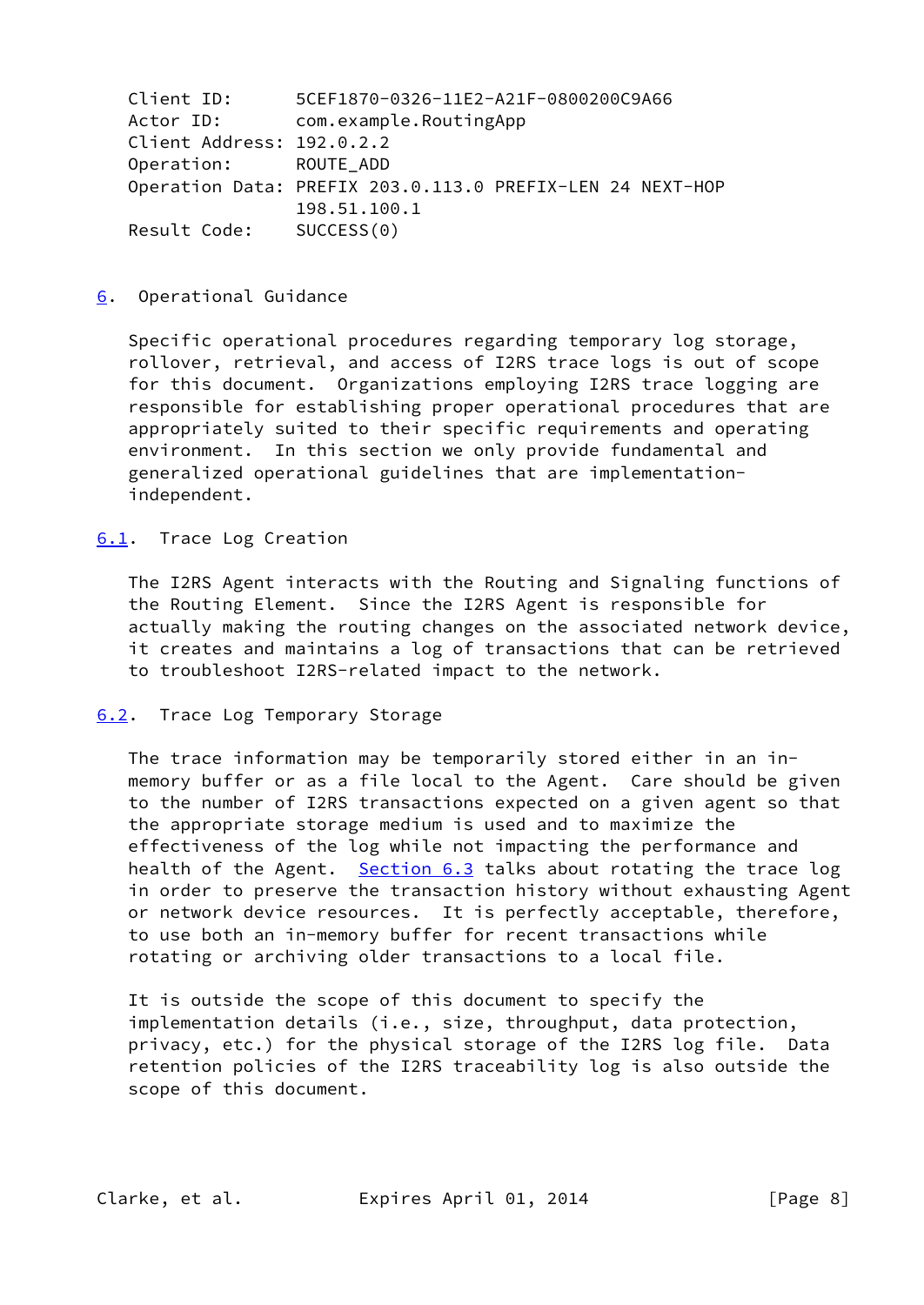<span id="page-9-1"></span>

Internet-Draft T2RS Traceability September 2013

<span id="page-9-0"></span>[6.3](#page-9-0). Trace Log Rotation

 In order to prevent the exhaustion of resources on the I2RS Agent or its associated network device, the I2RS trace log implementation MAY choose to implement a configurable rotation schedule. It SHOULD be possible to do file rotation based on either time or size of the current trace log. If file rollover is supported, multiple archived log files SHOULD be supported in order to maximize the troubleshooting and accounting benefits of the trace log.

<span id="page-9-2"></span>[6.4](#page-9-2). Trace Log Retrieval

 Implementors are free to provide their own, proprietary interfaces and develop custom tools to retrieve and display the I2RS trace log. These may include the display of the I2RS trace log as Command Line Interface (CLI) output. However, a key intention of defining this information model is to establish an implementor-agnostic and consistent interface to collect I2RS trace data. Correspondingly, retrieval of the data should also be made implementor-agnostic.

 The following three sections describe potential ways the trace log can be accessed. At least one of these three MUST be used, with the I2RS mechanisms being preferred as they are implementor-independent approaches to retrieving the data.

#### <span id="page-9-3"></span>[6.4.1](#page-9-3). Retrieval Via Syslog

The syslog protocol [\[RFC5424](https://datatracker.ietf.org/doc/pdf/rfc5424)] is a standard way of sending event notification messages from a host to a collector. However, the protocol does not define any standard format for storing the messages, and thus implementors of I2RS tracing would be left to define their own format. So, while the data contained within the syslog message would adhere to this information model, and may be consumable by a human operator, it would not be easily parseable by a machine. Therefore, syslog MAY be employed as a means of retrieving or disseminating the I2RS trace log contents.

<span id="page-9-4"></span>[6.4.2](#page-9-4). Retrieval Via I2RS Information Collection

 Section 6.7 of the I2RS architecture [\[I-D.ietf-i2rs-architecture\]](#page-11-4) defines a mechanism for information collection. The information collected includes obtaining a snapshot of a large amount of data from the network element. It is the intent of I2RS to make this data available in an implementor-agnostic fashion. Therefore, the I2RS trace log SHOULD be made available via the I2RS information collection mechanism either as a single snapshot or via a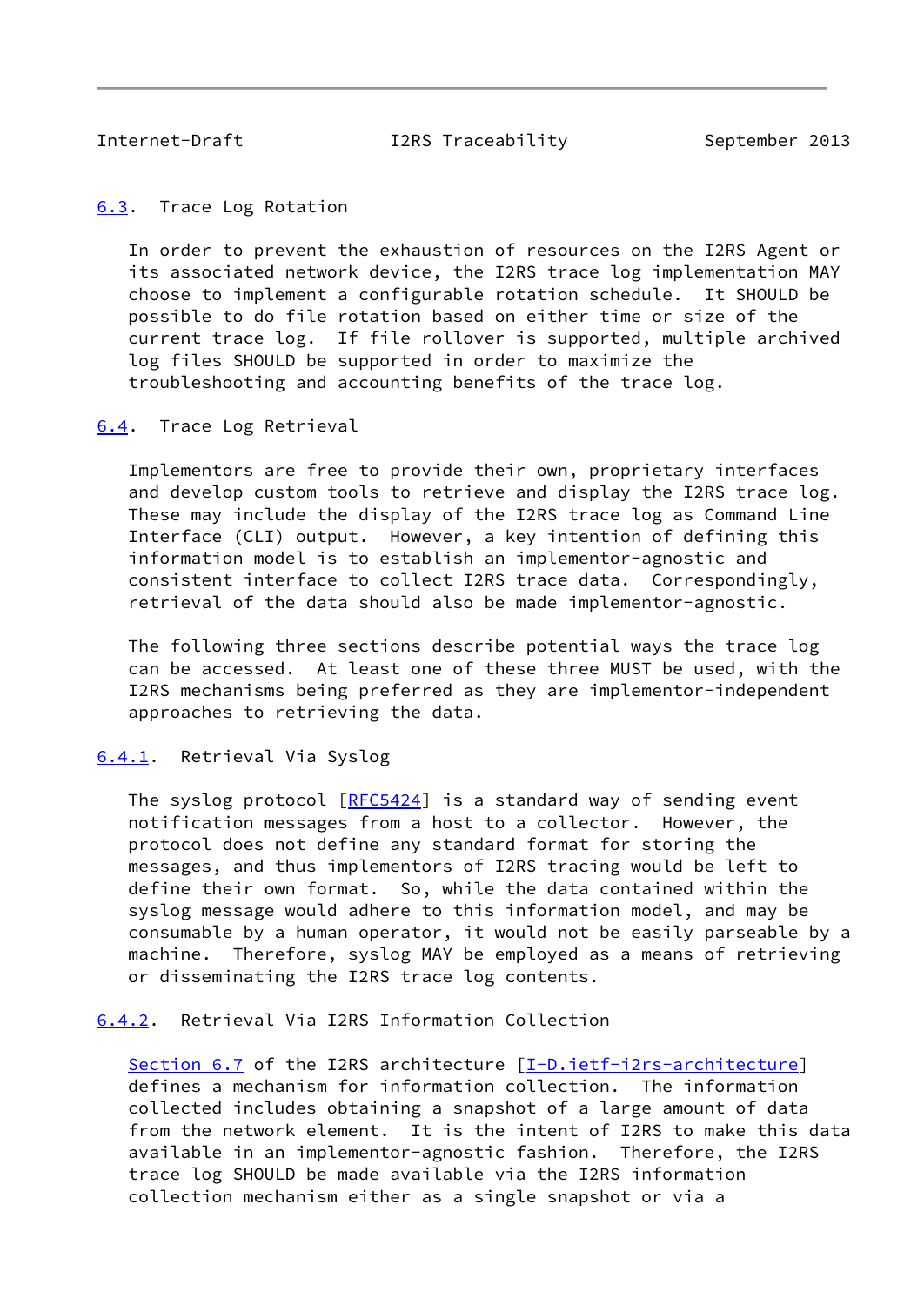subscription stream.

#### Clarke, et al. Expires April 01, 2014 [Page 9]

<span id="page-10-1"></span>

Internet-Draft T2RS Traceability September 2013

# <span id="page-10-0"></span>[6.4.3](#page-10-0). Retrieval Via I2RS Pub-Sub

 Section 6.7 of the I2RS architecture [\[I-D.ietf-i2rs-architecture\]](#page-11-4) goes on to define a publish-subscribe mechanism for a feed of changes happening within the I2RS layer. I2RS Agents SHOULD support publishing I2RS trace log information to that feed as described in that document. Subscribers would then receive a live stream of I2RS interactions in trace log format and could flexibly choose to do a number of things with the log messages. For example, the subscribers could log the messages to a datastore, aggregate and summarize interactions from a single client, etc. Using pub-sub for the purpose of logging I2RS interactions augments the areas described by [\[I-D.camwinget-i2rs-pubsub-sec](#page-11-6)]. The full range of potential activites is virtually limitless and the details of how they are performed are outside the scope of this document, however.

<span id="page-10-2"></span>[7](#page-10-2). IANA Considerations

This document makes no request of IANA.

<span id="page-10-3"></span>[8](#page-10-3). Security Considerations

 The I2RS trace log, like any log file, reveals the state of the entity producing it as well as the identifying information elements and detailed interactions of the system containing it. The information model described in this document does not itself introduce any security issues, but it does define the set of attributes that make up an I2RS log file. These attributes may contain sensitive information and thus should adhere to the security, privacy and permission policies of the organization making use of the I2RS log file.

 It is outside the scope of this document to specify how to protect the stored log file, but it is expected that adequate precautions and security best practices such as disk encryption, appropriately restrictive file/directory permissions, suitable hardening and physical security of logging entities, mutual authentication, transport encryption, channel confidentiality, and channel integrity if transferring log files. Additionally, the potentially sensitive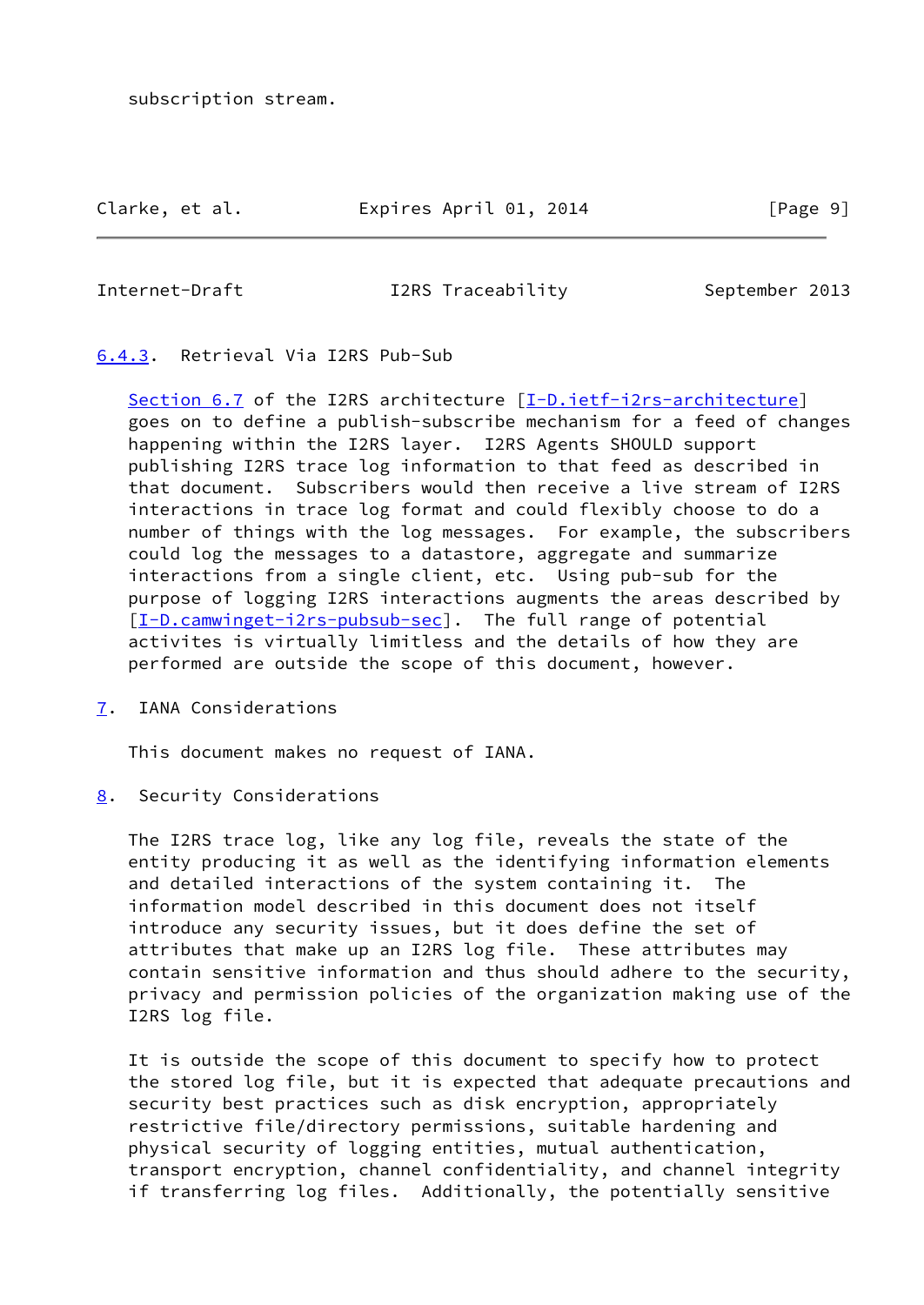information contained in a log file SHOULD be adequately anonymized or obfuscated by operators to ensure its privacy.

- <span id="page-11-0"></span>[9](#page-11-0). References
- <span id="page-11-4"></span><span id="page-11-1"></span>[9.1](#page-11-1). Normative References
	- [I-D.ietf-i2rs-architecture]

| Clarke, et al. | Expires April 01, 2014 | [Page 10] |
|----------------|------------------------|-----------|
|----------------|------------------------|-----------|

<span id="page-11-3"></span>Internet-Draft T2RS Traceability September 2013

 Atlas, A., Halpern, J., Hares, S., Ward, D., and T. Nadeau, "An Architecture for the Interface to the Routing System", [draft-ietf-i2rs-architecture-00](https://datatracker.ietf.org/doc/pdf/draft-ietf-i2rs-architecture-00) (work in progress), August 2013.

- <span id="page-11-5"></span> [I-D.ietf-i2rs-problem-statement] Atlas, A., Nadeau, T., and D. Ward, "Interface to the Routing System Problem Statement", [draft-ietf-i2rs](https://datatracker.ietf.org/doc/pdf/draft-ietf-i2rs-problem-statement-00) [problem-statement-00](https://datatracker.ietf.org/doc/pdf/draft-ietf-i2rs-problem-statement-00) (work in progress), August 2013.
- [RFC2119] Bradner, S., "Key words for use in RFCs to Indicate Requirement Levels", [BCP 14](https://datatracker.ietf.org/doc/pdf/bcp14), [RFC 2119](https://datatracker.ietf.org/doc/pdf/rfc2119), March 1997.
- [RFC3986] Berners-Lee, T., Fielding, R., and L. Masinter, "Uniform Resource Identifier (URI): Generic Syntax", STD 66, [RFC](https://datatracker.ietf.org/doc/pdf/rfc3986) [3986,](https://datatracker.ietf.org/doc/pdf/rfc3986) January 2005.
- [RFC4122] Leach, P., Mealling, M., and R. Salz, "A Universally Unique IDentifier (UUID) URN Namespace", [RFC 4122,](https://datatracker.ietf.org/doc/pdf/rfc4122) July 2005.
- [RFC5234] Crocker, D. and P. Overell, "Augmented BNF for Syntax Specifications: ABNF", STD 68, [RFC 5234](https://datatracker.ietf.org/doc/pdf/rfc5234), January 2008.
- <span id="page-11-6"></span><span id="page-11-2"></span>[9.2](#page-11-2). Informative References
	- [I-D.camwinget-i2rs-pubsub-sec] Beck, K., Cam-Winget, N., and D. McGrew, "Using the Publish-Subscribe Model in the Interface to the Routing System", [draft-camwinget-i2rs-pubsub-sec-00](https://datatracker.ietf.org/doc/pdf/draft-camwinget-i2rs-pubsub-sec-00) (work in progress), July 2013.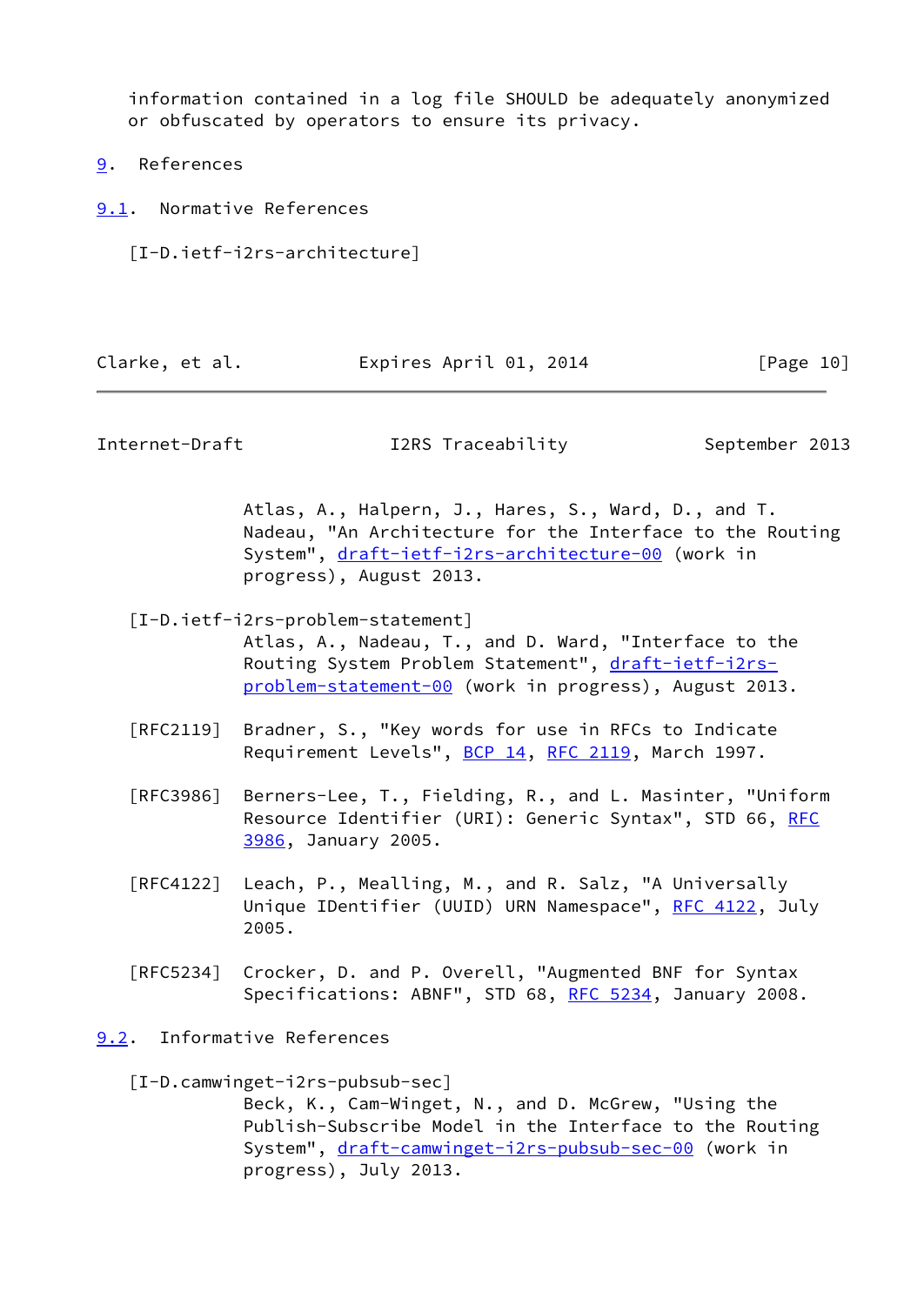<span id="page-12-0"></span>

|                    | [I-D.nitinb-i2rs-rib-info-model]                                     |
|--------------------|----------------------------------------------------------------------|
|                    | Bahadur, N., Folkes, R., Kini, S., and J. Medved, "Routing           |
|                    | Information Base Info Model", draft-nitinb-i2rs-rib-info-            |
|                    | model-02 (work in progress), August 2013.                            |
|                    | [RFC3339] Klyne, G., Ed. and C. Newman, "Date and Time on the        |
|                    | Internet: Timestamps", RFC 3339, July 2002.                          |
|                    |                                                                      |
|                    | [RFC5424] Gerhards, R., "The Syslog Protocol", RFC 5424, March 2009. |
|                    |                                                                      |
|                    | [RFC5737] Arkko, J., Cotton, M., and L. Vegoda, "IPv4 Address Blocks |
|                    | Reserved for Documentation", RFC 5737, January 2010.                 |
|                    |                                                                      |
| Authors' Addresses |                                                                      |
|                    |                                                                      |
|                    |                                                                      |

| Clarke, et al. | Expires April 01, 2014 | [Page 11] |
|----------------|------------------------|-----------|
|----------------|------------------------|-----------|

| Internet-Draft                                                                                                      | I2RS Traceability | September 2013 |
|---------------------------------------------------------------------------------------------------------------------|-------------------|----------------|
| Joe Clarke<br>Cisco Systems, Inc.<br>7200-12 Kit Creek Road<br>Research Triangle Park, NC 27709<br><b>US</b>        |                   |                |
| Phone: +1-919-392-2867<br>Email: jclarke@cisco.com                                                                  |                   |                |
| Gonzalo Salgueiro<br>Cisco Systems, Inc.<br>7200-12 Kit Creek Road<br>Research Triangle Park, NC 27709<br><b>US</b> |                   |                |
| Email: gsalguei@cisco.com                                                                                           |                   |                |
| Carlos Pignataro<br>Cisco Systems, Inc.<br>7200-12 Kit Creek Road<br>Research Triangle Park, NC 27709<br><b>US</b>  |                   |                |